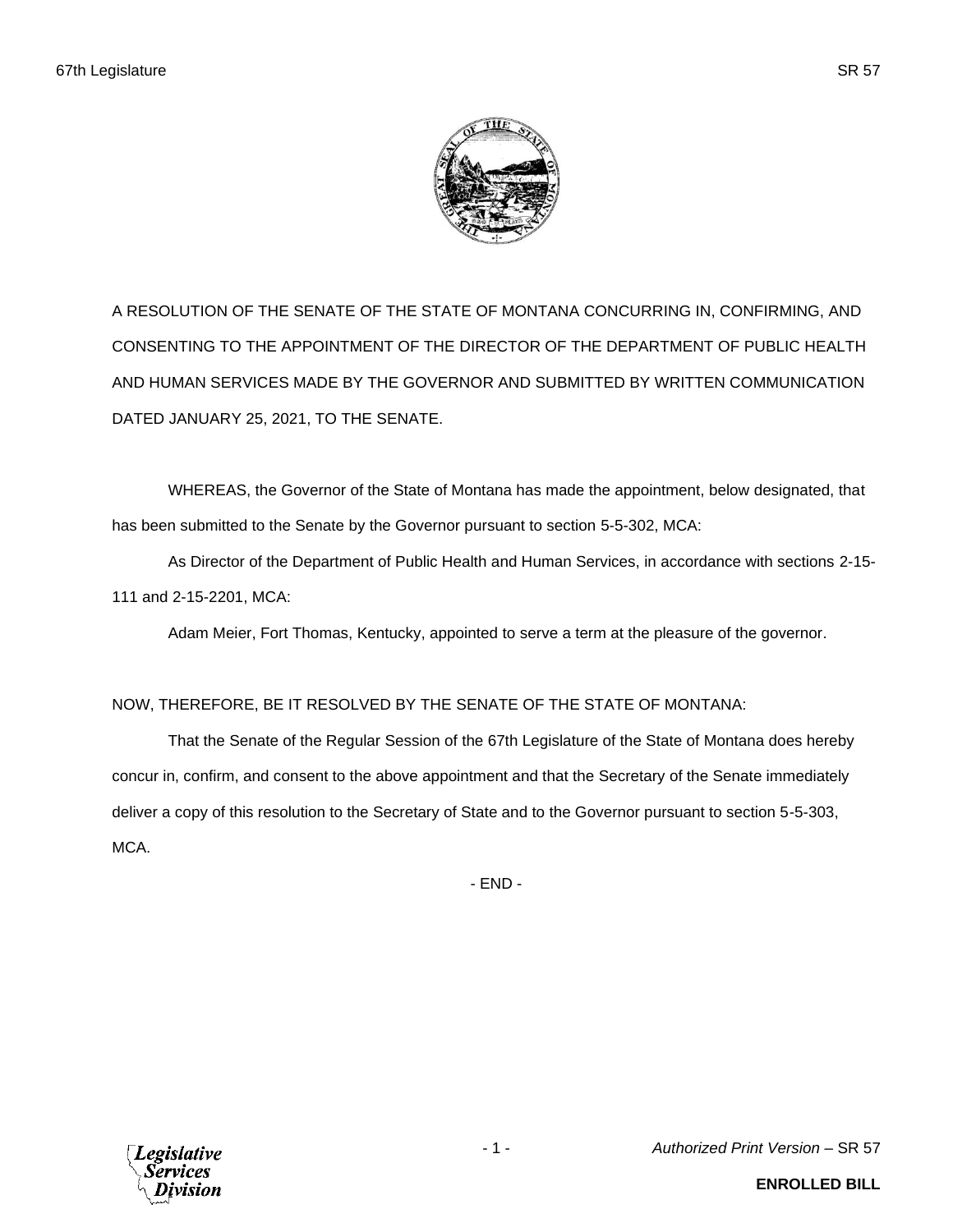I hereby certify that the within bill,

SR 57, originated in the Senate.

Secretary of the Senate

President of the Senate

| Signed this | dav  |
|-------------|------|
|             | 2021 |

\_\_\_\_\_\_\_\_\_\_\_\_\_\_\_\_\_\_\_\_\_\_\_\_\_\_\_\_\_\_\_\_\_\_\_\_\_\_\_\_\_\_\_

\_\_\_\_\_\_\_\_\_\_\_\_\_\_\_\_\_\_\_\_\_\_\_\_\_\_\_\_\_\_\_\_\_\_\_\_\_\_\_\_\_\_\_